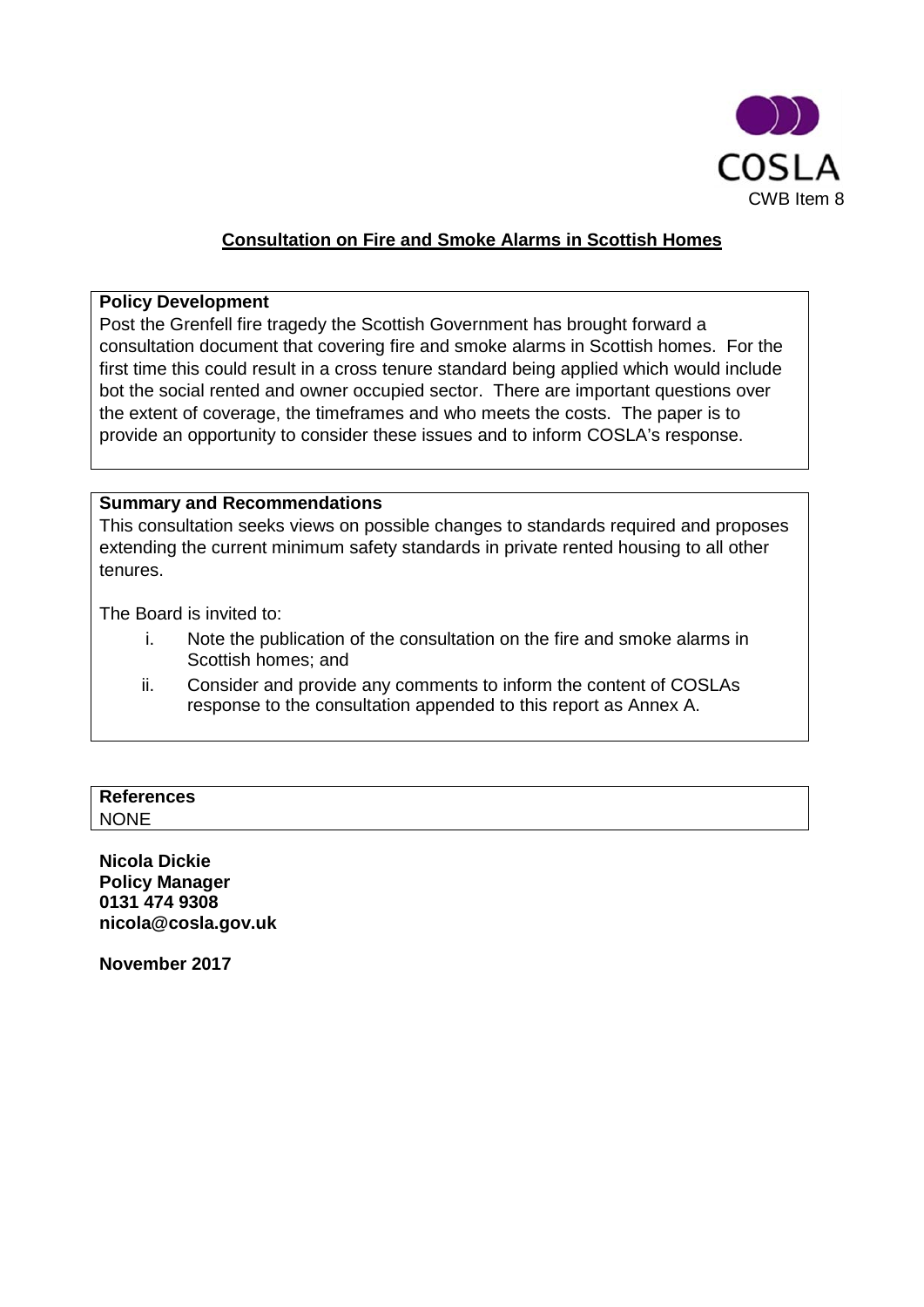

### **Consultation on Fire and Smoke Alarms in Scottish Homes**

#### **Policy Development**

- 1. As board members are aware, following the extensive and tragic fire at Grenfell Tower in London, a Ministerial Working Group on Building and Fire Safety was established to review Scotland's building and fire safety regulatory frameworks. As part of this work the Group agreed that the consultation on fire and smoke alarm originally planned for later this year should be brought forward. Scottish Government still intend to consult on other issues affecting housing tenure during the winter 2017/18.
- 2. The consultation seeks views on possible changes to standards required for fire and smoke alarms in Scottish homes. It is proposed that the current minimum safety standards in private rented housing is extended to all tenures. There's an underlying belief that where possible housing standards should be consistent across all tenures.

### **Current COSLA Position**

3. COSLA has supported the ongoing work of the Ministerial Working Group on Building and Fire Safety. Given the role fire and smoke alarms play in reducing fatalities across Scotland COSLA is supportive of this work being given priority by Scottish Government. Nonetheless extending current standards in private rented housing to all tenures will be a significant undertaking which will require cross sector support, leadership and funding.

#### **What is changing?**

- 4. The consultation itself is available [here](https://consult.scotland.gov.uk/housing-regeneration-and-welfare/fire-and-smoke-alarms-in-scottish-homes/) and seeks views in a number of areas including:
	- Current standards for Fire and smoke alarms
	- Options to extend the standards
	- Changes to the minimum standards
	- Costs, timescales and compliance
	- Wider context
	- Carbon Monoxide detectors
	- Impact Assessments
- 5. COSLA's response to the consultation will seek to provide a narrative on the broad areas outlined above. Elected members may wish contributions on the more technical questions contained in the consultation to be answered by subject experts.

### **Proposed COSLA Position and Next Steps**

- 6. Board members are asked to consider what response COSLA should make to the consultation contained in Annex A. In particular, elected members are asked to provide contributions on the broad matters of: creating new minimum standards for fire and smoke detectors in the social rented and owner occupied sectors, whether these should be applied to all tenements and blocks, including regardless of height and tenure; and whether this should also cover common areas.
- 7. Members views would also be valued on: whether home owners and social landlords should pay for the work needed; whether they should comply in the same timeframe and if the proposed timescales of 1 year for battery alarms and two for mains wired ones are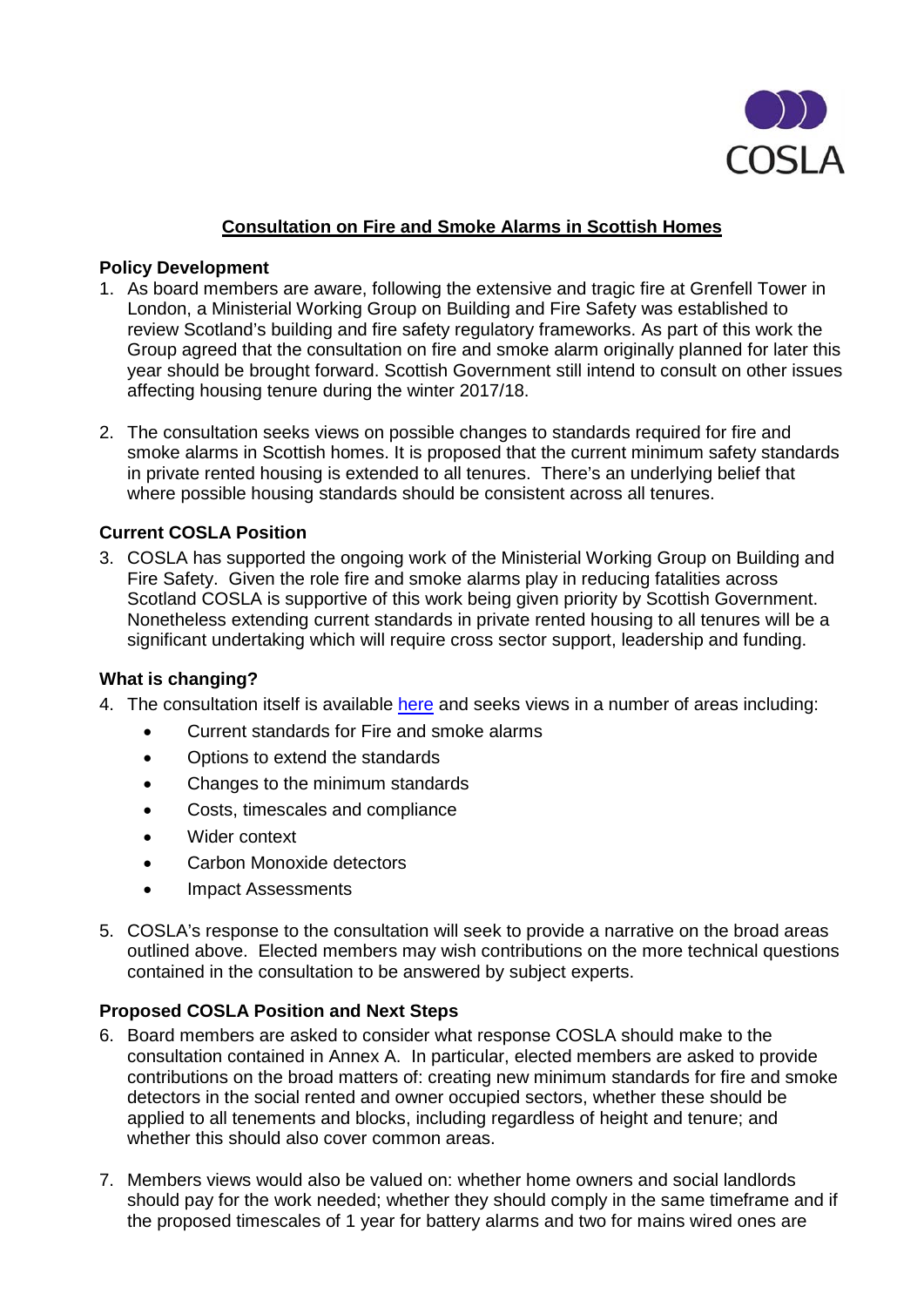appropriate. There is also a question that members may have views on - the sufficiency of the existing encouragement approaches and enforcement routes.

8. A drafted COSLA response will be put to Leaders at the end of November, and then submitted to Scottish Government as soon as possible thereafter.

#### **Summary and Recommendations**

- 9. This paper highlights to the Board the recent publication by Scottish Government of the consultation on the fire and smoke alarms in Scottish homes. This consultation seeks views on possible changes to standards required and proposes extending the current minimum safety standards in private rented housing to all other tenures. This consultation has been prioritised by Scottish Government to ensure views collated can contribute to the sider response to the tragic fire at Grenfell Tower.
- 10. The Board is invited to:
	- i. Note the publication of the consultation on the fire and smoke alarms in Scottish homes; and
	- ii. Consider and provide any comments to inform the content of COSLAs response to the consultation appended to this report as Annex A.

**Nicola Dickie Policy Manager 0131 474 9308 nicola@cosla.gov.uk**

**November 2017**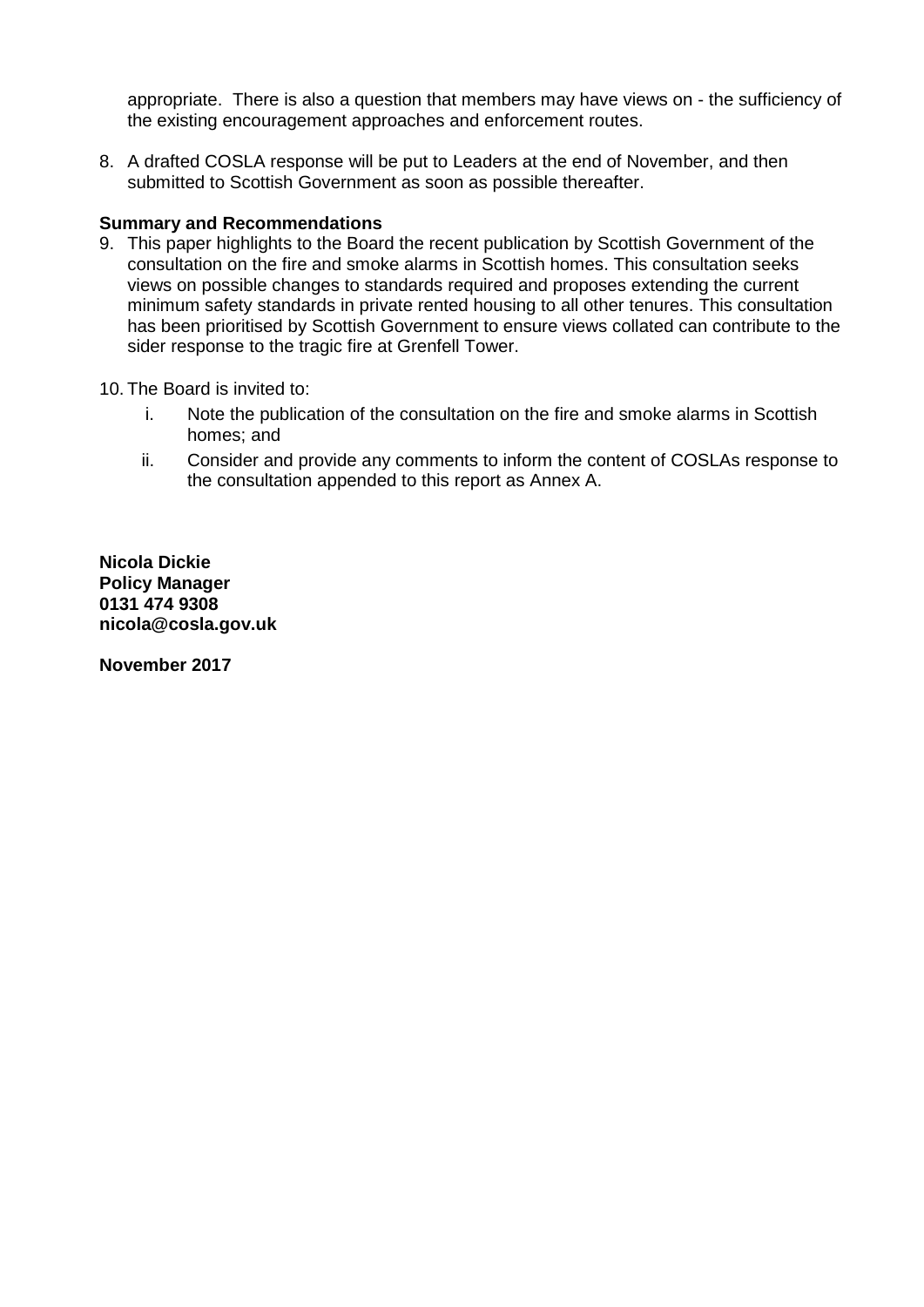# **Appendix A**

**Question 1**: Do you think that there should be a new minimum standard for fire and smoke detectors in social rented housing?

| Yes                         |                                      | No |  | Don't know                                                                                                                                                                                     |  |  |  |  |
|-----------------------------|--------------------------------------|----|--|------------------------------------------------------------------------------------------------------------------------------------------------------------------------------------------------|--|--|--|--|
| Please explain your answer. |                                      |    |  |                                                                                                                                                                                                |  |  |  |  |
|                             |                                      |    |  |                                                                                                                                                                                                |  |  |  |  |
|                             |                                      |    |  |                                                                                                                                                                                                |  |  |  |  |
|                             | rented property? (see paragraph 19)  |    |  | 1 (a): If yes, do you think this should be based on the standard currently applying to private                                                                                                 |  |  |  |  |
| Yes                         |                                      | No |  | Don't know $\Box$                                                                                                                                                                              |  |  |  |  |
|                             | Please explain your answer.          |    |  |                                                                                                                                                                                                |  |  |  |  |
|                             |                                      |    |  |                                                                                                                                                                                                |  |  |  |  |
|                             | housing? If so, please give details. |    |  | 1 (b): Alternatively, do you think that some other standard should apply to social rented                                                                                                      |  |  |  |  |
|                             |                                      |    |  |                                                                                                                                                                                                |  |  |  |  |
|                             |                                      |    |  | <b>Question 2:</b> Do you think that individual flats should all be subject to the same minimum<br>standards, regardless of tenure, in all tenements and blocks, regardless of height?         |  |  |  |  |
| Yes                         |                                      | No |  | Don't know $\square$                                                                                                                                                                           |  |  |  |  |
|                             | Please explain your answer.          |    |  |                                                                                                                                                                                                |  |  |  |  |
|                             |                                      |    |  |                                                                                                                                                                                                |  |  |  |  |
|                             |                                      |    |  | 2 (a): Alternatively, do you think that individual flats should all be subject to the same minimum<br>standards, regardless of tenure, only within tenements and blocks higher than 18 metres? |  |  |  |  |
| Yes                         |                                      | No |  | Don't know $\Box$                                                                                                                                                                              |  |  |  |  |
|                             | Please explain your answer.          |    |  |                                                                                                                                                                                                |  |  |  |  |
|                             |                                      |    |  |                                                                                                                                                                                                |  |  |  |  |
|                             |                                      |    |  |                                                                                                                                                                                                |  |  |  |  |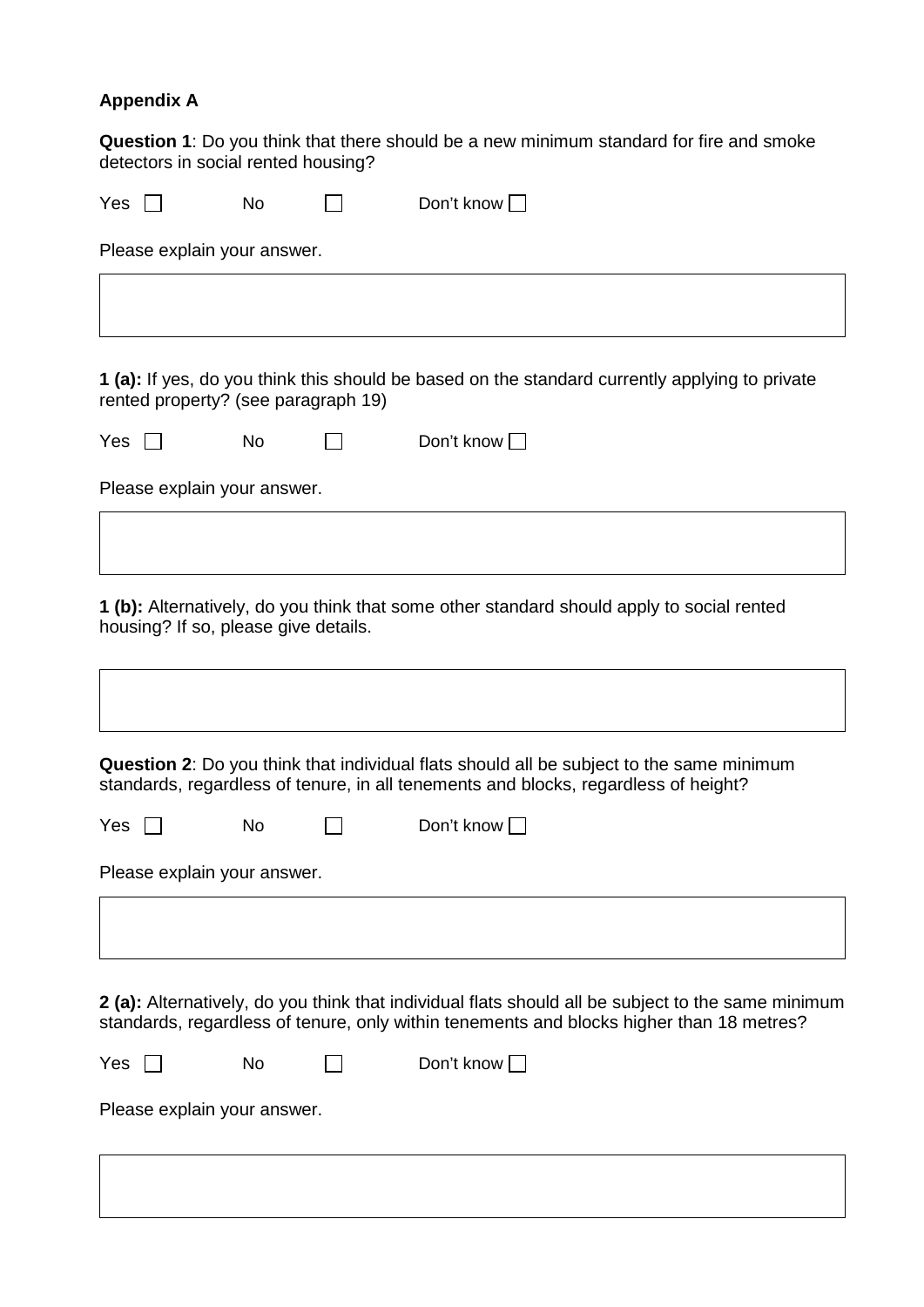**2 (b):** If you are in favour of a standard for flats, whether in all buildings or only those over 18 metres tall, do you think this should be based on the standard currently applying to private rented property?

| Yes<br>No<br>$\cdots$ | Don't know $\square$ |
|-----------------------|----------------------|
|-----------------------|----------------------|

Please explain your answer.

**2 (c):** Alternatively, do you think that some other standard should apply? If so, please give details.

**Question 3**: Do you think that there should be a common new minimum standard for fire and smoke detectors in all housing, regardless of tenure?  $Yes \n\begin{array}{ccc}\n\square & No \\
\square & \square & Do\end{array}$  Don't know  $\square$ Please explain your answer. **3 (a)**: If yes, do you think this should be based on the standard currently applying to private rented property? Yes No Don't know Please explain your answer. **3 (b)**: Alternatively, do you think that some other standard should apply?  $Yes \n\begin{array}{ccc}\n\square & No & \square & Don't know \n\end{array}$ If so, please give details?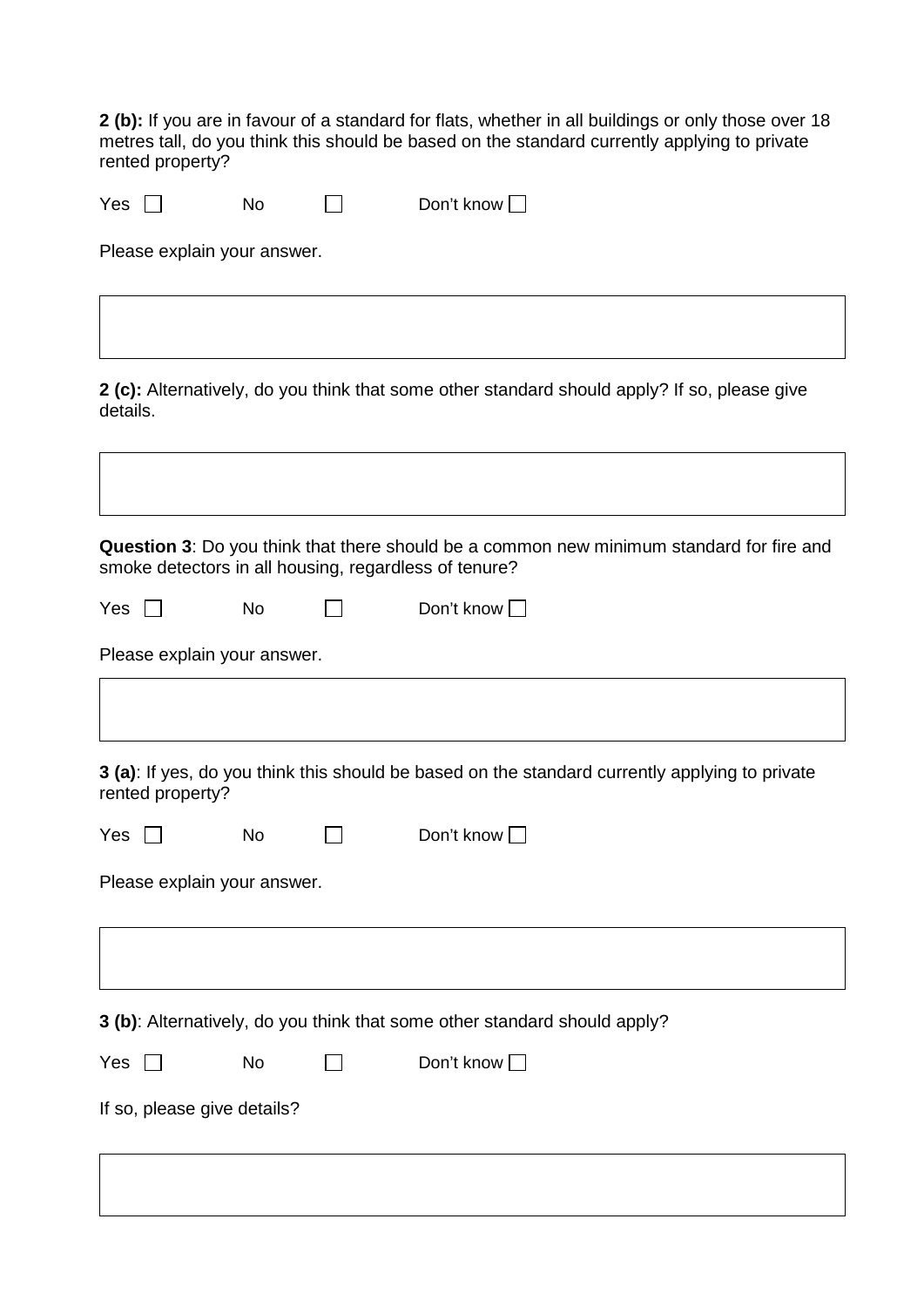**Question 4**: Do you think that any new standards should require fire and smoke detectors to be interlinked in different flats in the same building?

| Yes          | <b>No</b>                   | Don't know $\Box$                                                                                                                                                      |  |
|--------------|-----------------------------|------------------------------------------------------------------------------------------------------------------------------------------------------------------------|--|
|              | Please explain your answer. |                                                                                                                                                                        |  |
|              |                             |                                                                                                                                                                        |  |
|              |                             | Question 5: If we introduce a new minimum cross-tenure standard, do you think that it should<br>require fire and smoke detectors in common areas?                      |  |
| Yes          | No                          | Don't know                                                                                                                                                             |  |
|              | Please explain your answer. |                                                                                                                                                                        |  |
|              |                             |                                                                                                                                                                        |  |
|              |                             | Question 6: Do you think that it would be acceptable to specify battery alarms in new<br>standards, provided these meet the minimum criteria?                          |  |
| Yes          | No                          | Don't know $\square$                                                                                                                                                   |  |
|              | Please explain your answer. |                                                                                                                                                                        |  |
|              |                             |                                                                                                                                                                        |  |
|              |                             | 6 (a): This would involve a change to the current Private Rented Sector guidance which<br>requires mains wired smoke alarms. Please let us know your views about this. |  |
| alarms?      |                             | Question 7: Do you think that a minimum standard should specify a maximum age for                                                                                      |  |
| Yes $\,\Box$ | No                          | Don't know D                                                                                                                                                           |  |
|              | Please explain your answer. |                                                                                                                                                                        |  |
|              |                             |                                                                                                                                                                        |  |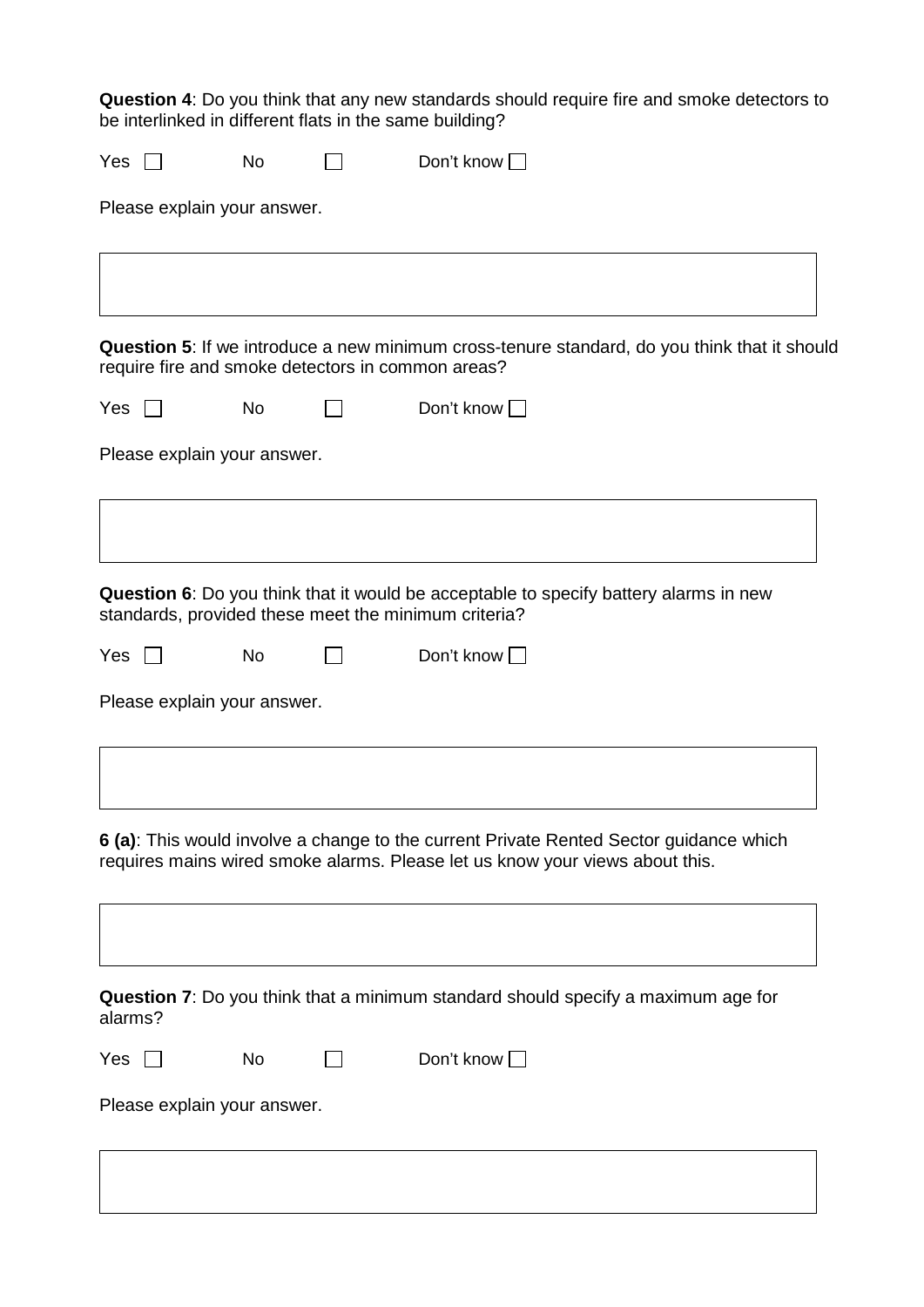If yes, do you agree that the maximum age should be 10 years? If not, what alternative? **Question 8**: Do you think that there should be any change to the rules on the location of alarms in the minimum standard?  $Yes \n\Box$  No  $\Box$  Don't know  $\Box$ If so, what? **Question 9(a).** Do you think there should be any other changes considered for any new standard for social landlords and owner occupiers  $Yes \n\begin{array}{ccc}\n\square & No \\
\square & \square & Do\end{array}$  Don't know Please explain your answer. **9(b).** Do you think there should be any other changes considered for the existing standard for private rented housing?  $Yes \n\Box$  No  $\Box$  Don't know  $\Box$ Please explain your answer. **Question 10 (a)**: Do you think that it is reasonable for home owners to pay for the work needed to comply with a new minimum standard for fire and smoke alarms?  $Yes \n\Box$  No  $\Box$  Don't know  $\Box$ If not, who do you think should meet these costs? Please explain your answer.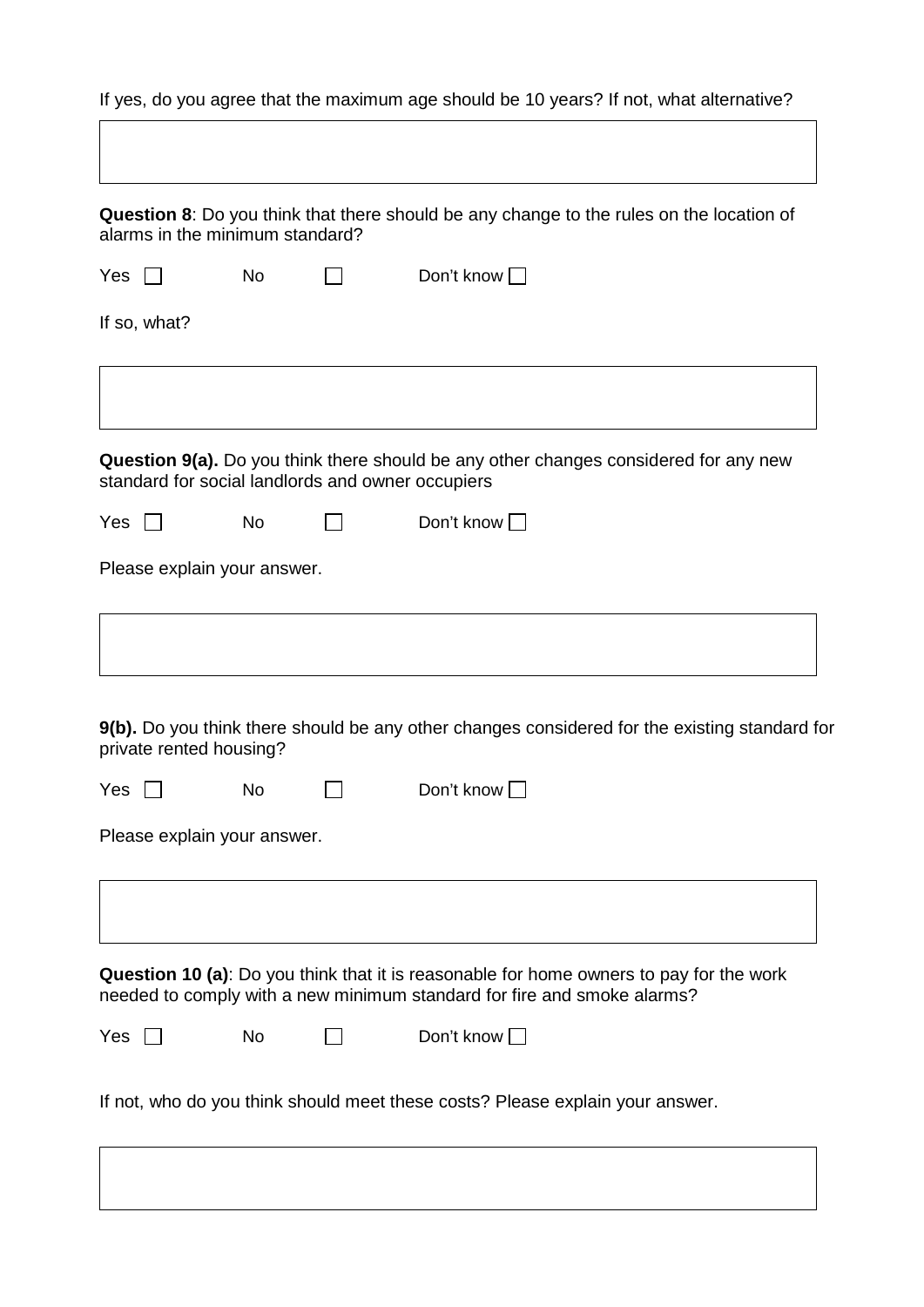**10 (b)**: Do you think that it is reasonable for social landlords to pay for the work needed for their properties to comply with a new minimum standard for fire and smoke alarms?

| Yes |  | <b>No</b> |  |  |  | Don't know If not, who do you think should meet these costs? |
|-----|--|-----------|--|--|--|--------------------------------------------------------------|
|-----|--|-----------|--|--|--|--------------------------------------------------------------|

Please explain your answer.

**Question 11**: Do you think that the timescale we have proposed for installing additional alarms is reasonable for **(a)**: One year for battery alarms?  $Yes \n\begin{array}{ccc}\n\bigcap & No \\
\bigcap & \bigcap & Don't know\n\end{array}$ Please explain your answer. **(b)**: Two years for mains wired alarms? Yes No Don't know Please explain your answer. **Question 12**: Do you think that the timetable should be the same for both owner occupiers and social landlords?  $Yes \n\begin{array}{ccc}\n\square & No \\
\square & \square & Don't know \n\end{array}$ Please explain your answer. **Question 13**: Do you think existing enforcement routes are sufficient for the social housing sector?  $Yes \n\begin{array}{ccc}\n\square & No \\
\square & \square\n\end{array}$  Don't know Please explain your answer.